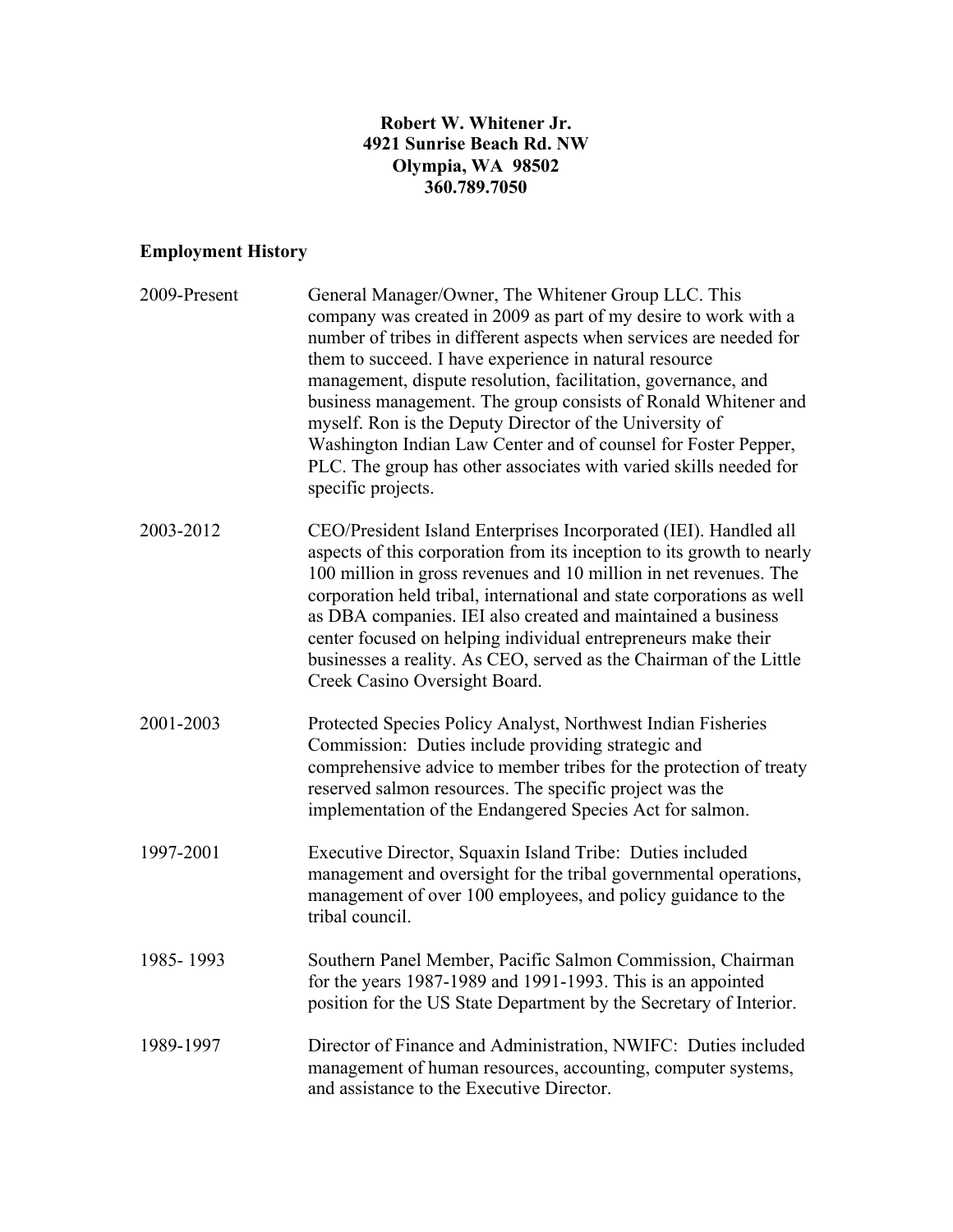1980-1989 Director of Natural Resources, Squaxin Island Tribe: Duties included management and policy representation for fishing, shell fishing, timber, gathering, hunting, and environmental protection. The program also provided oversight for the judicial system.

#### **Boards, Commissions, and Committees**

| 2002-Present           | Board Member Salmon Defense                                |
|------------------------|------------------------------------------------------------|
| 2009-Present           | Member Griffin Neighborhood Association                    |
| 1998-2012              | Member/Chairman of the Little Creek Casino Resort Board    |
| 1998-2010              | Member of the Squaxin Island Fisheries/Aquatics Committees |
| 2000-2002              | President, Board of the Squaxin Island Museum.             |
| 1997-1999              | Member of the board for Puget Sound Waterways              |
| 1990-1997              | Member of the Squaxin Island Law and Order Committee       |
| 1982-1989<br>1997-2001 | Tribal representative to the NWIFC                         |

#### **Education**

| 1991 | Masters of Public Administration, The Evergreen State College |
|------|---------------------------------------------------------------|
| 1980 | Bachelor's of Arts, emphasis on business management, The      |
|      | Evergreen State College.                                      |

#### **Specialized Training**

| 2010 | Export and Import Training, WA Community Trade and Economic<br>Development |
|------|----------------------------------------------------------------------------|
| 2009 | Mergers and Acquisitions Training, Training Institute                      |
| 2003 | Performance Measures, ASPA                                                 |
| 1995 | Alternatives in Dispute Resolution, including Traditional<br>Peacemaking   |